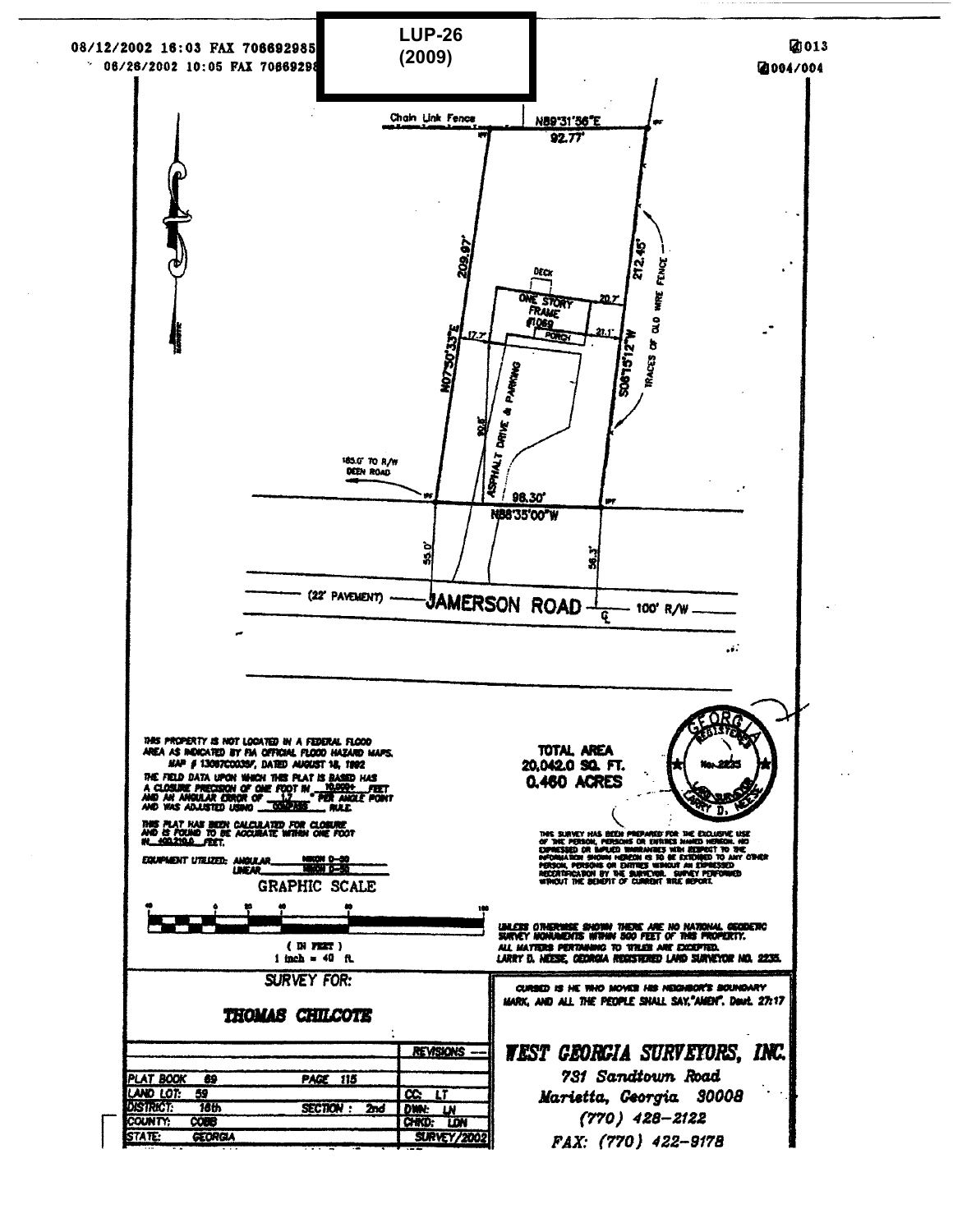| <b>APPLICANT:</b> Dan and Karen Sosnowski                                        | <b>PETITION NO:</b> LUP-26                      |                        |
|----------------------------------------------------------------------------------|-------------------------------------------------|------------------------|
| 770-843-1019                                                                     | <b>HEARING DATE (PC):</b> $11-03-09$            |                        |
| REPRESENTATIVE: Karen Sosnowski                                                  | <b>HEARING DATE (BOC):</b> $11-17-09$           |                        |
| $770 - 853 - 0042$                                                               | <b>PRESENT ZONING:</b> R-20                     |                        |
| TITLEHOLDER: Daniel E. Sosnowski                                                 |                                                 |                        |
|                                                                                  | <b>PROPOSED ZONING:</b> Land Use Permit         |                        |
| <b>PROPERTY LOCATION:</b> Located on the north side of Jamerson                  | <u> 1980 - Johann Barnett, fransk politik (</u> | (renewal)              |
| Road, east of Deen Road (1069 Jamerson Road).                                    | <b>PROPOSED USE:</b> Professional Office For    |                        |
| ,我们也不会有什么。""我们的人,我们也不会有什么?""我们的人,我们也不会有什么?""我们的人,我们也不会有什么?""我们的人,我们也不会有什么?""我们的人 |                                                 | Polygraph Examinations |
| <b>ACCESS TO PROPERTY:</b> Jamerson Road                                         | SIZE OF TRACT: 46 acre                          |                        |
|                                                                                  | DISTRICT: 16                                    |                        |
| <b>PHYSICAL CHARACTERISTICS TO SITE:</b> Existing house                          | LAND LOT(S): $\qquad \qquad$ 59                 |                        |
|                                                                                  | $PARCEL(S):$ 6                                  |                        |
|                                                                                  | TAXES: PAID $X$ DUE $\_\_\_\_\_\$               |                        |
| <b>CONTIGUOUS ZONING/DEVELOPMENT</b>                                             | <b>COMMISSION DISTRICT: 3</b>                   |                        |

| <b>NORTH:</b> | R-20/ Single family house                                   |
|---------------|-------------------------------------------------------------|
| <b>SOUTH:</b> | R-20/Lawrence Estates                                       |
| EAST:         | R-20, RA-4/ Single family house, Emerald Garden Subdivision |
| WEST:         | R-20/ Single family house                                   |

**OPPOSITION: NO. OPPOSED\_\_\_\_PETITION NO:\_\_\_\_\_SPOKESMAN** 

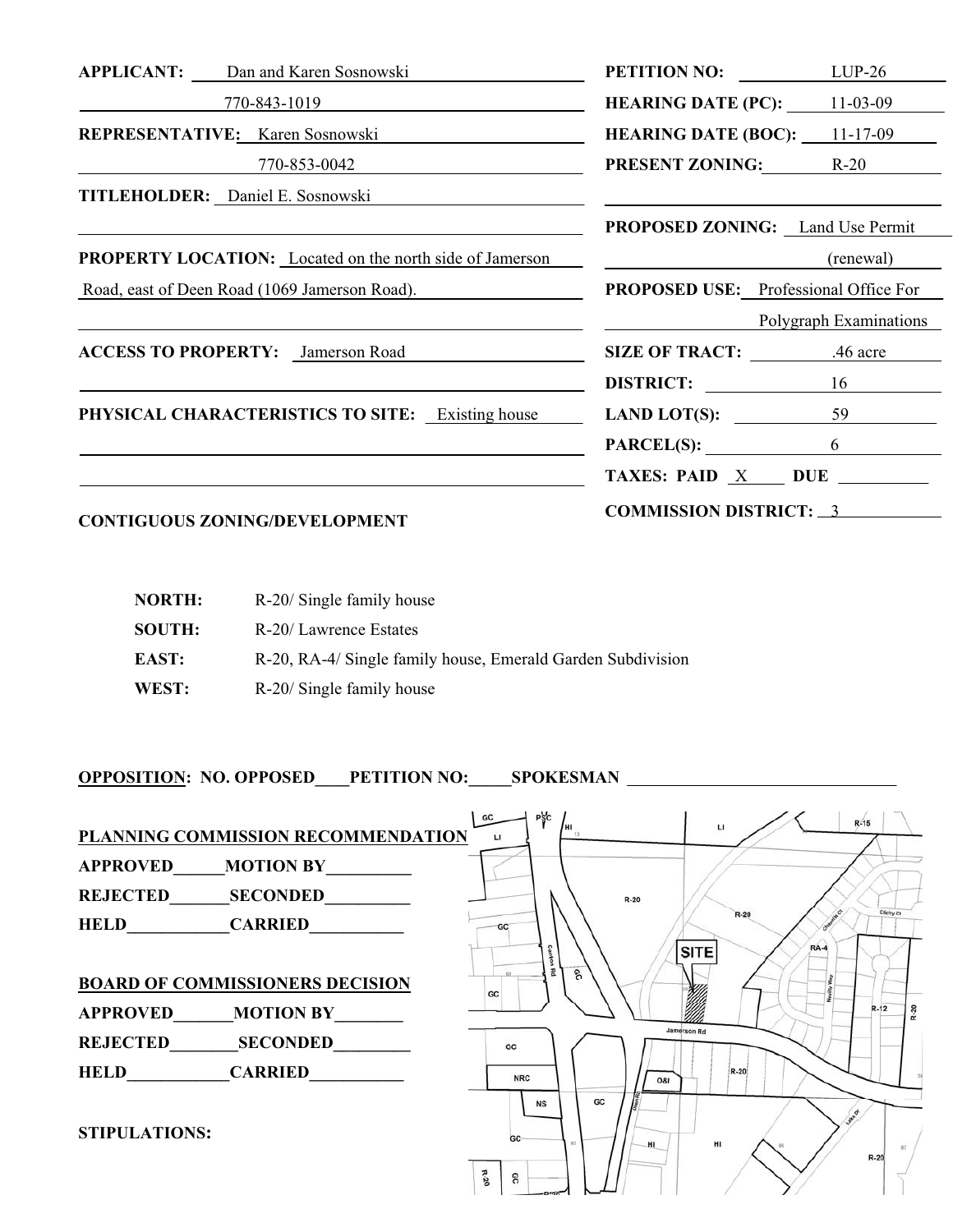# **LUP-26**

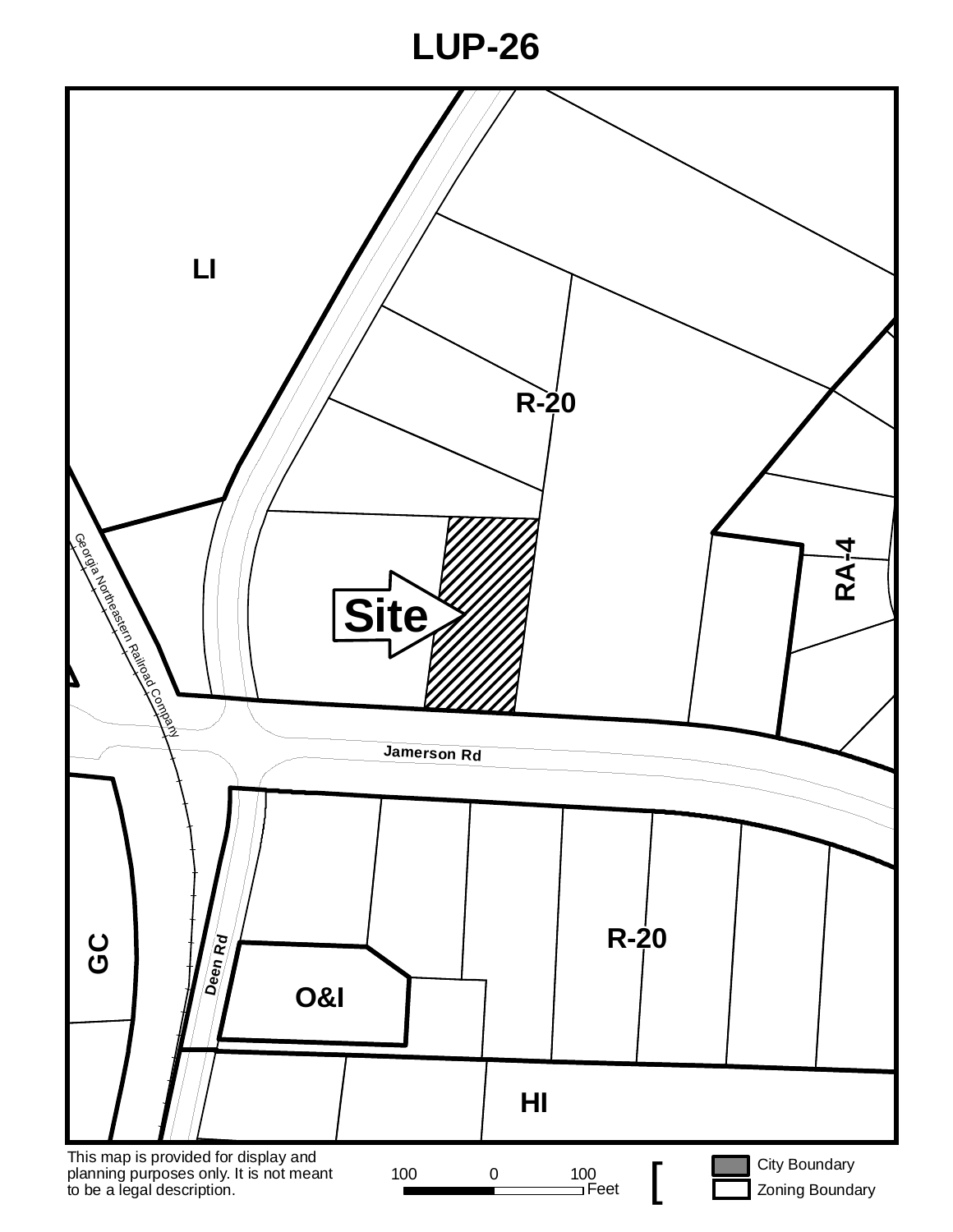|                        | <b>APPLICANT:</b> Dan and Karen Sosnowski |        | <b>PETITION NO.:</b> LUP-26 |  |
|------------------------|-------------------------------------------|--------|-----------------------------|--|
| <b>PRESENT ZONING:</b> |                                           | $R-20$ | <b>PETITION FOR:</b> LUP    |  |

#### **ZONING DIVISION COMMENTS:** Staff Member Responsible: John P. Pederson, AICP

The applicant is requesting a Temporary Land Use Permit renewal to operate a professional office for polygraph examinations. The business would operate 10 to 15 days a month from 9:00 a.m. to 4:00 p.m. There would be one employee and approximately four clients coming to the house per day. There will be no signs or outdoor storage. There will be one delivery per month, and clients will park in the driveway. The applicant does not live in the house. The applicant is requesting the LUP be approved for 24 months. The previous LUP stipulations are attached for review (see Exhibit "A").

**Historic Preservation:** No comment.

**Cemetery Preservation:** There is no significant impact on the cemetery site listed in the Cobb County Cemetery Preservation Commission's Inventory Listing which is located in this, or adjacent land lot.

### 

#### **WATER & SEWER COMMENTS:**

Records show connected to water and sewer.

#### 

#### DEPARTMENT OF TRANSPORTATION COMMENTS:

Recommend applicant coordinate with Cobb County DOT prior to development plan approval to ensure compatibility with the proposed roadway improvement project along Jamerson Road.

## 

#### FIRE DEPARTMENT COMMENTS:

No comments.

#### 

#### STORMWATER MANAGEMENT COMMENTS:

No comments.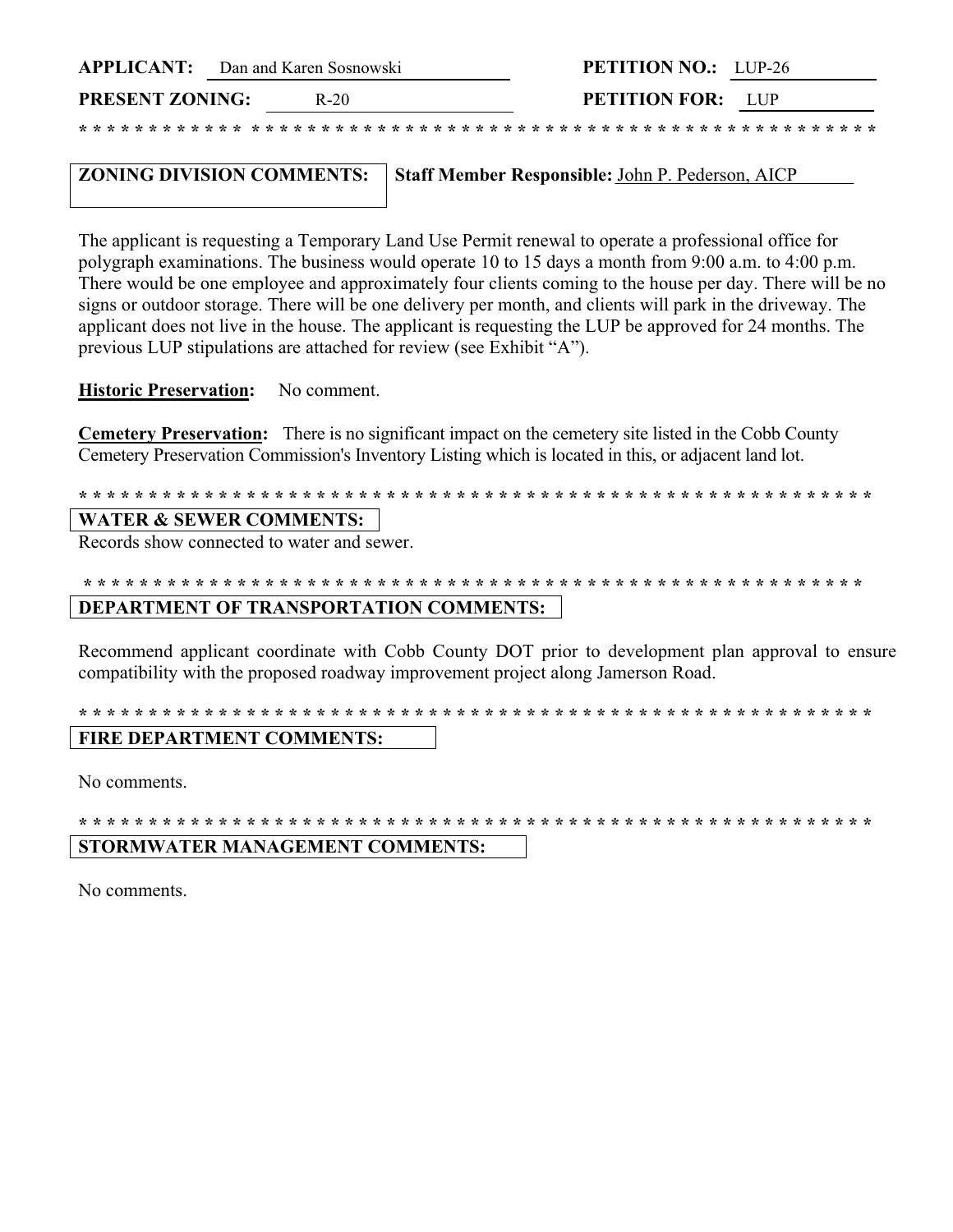### **STAFF RECOMMENDATIONS**

#### **LUP-26 DAN AND KAREN SOSNOWSKI**

The applicant's proposal is not located a platted subdivision. The applicant's proposal, as summarized in the planning comments is proposed to be a part time business, with little impact on the surrounding properties. Staff is not aware of any problems or complaints regarding the previously approved LUP. The applicant will not have any exterior evidence that a business is being operated from this house. Staff would be reluctant to recommend approval without stipulations controlling how the business is operated. Based on the above analysis, Staff recommends APPROVAL for 12 months subject to:

- Hours of operation from 9:00 a.m. to 4:00 p.m.;
- Maximum of one employee;
- Clients park in the driveway;
- No Signage, and no outdoor storage;
- Maximum one commercial delivery per month; and
- DOT comments.

**The recommendations made by the Planning and Zoning Staff are only the opinions of the Planning and Zoning Staff and are by no means the final decision. The Cobb County Board of Commissioners makes the final decisions on all Rezoning and Land Use Permits at an advertised public hearing.**